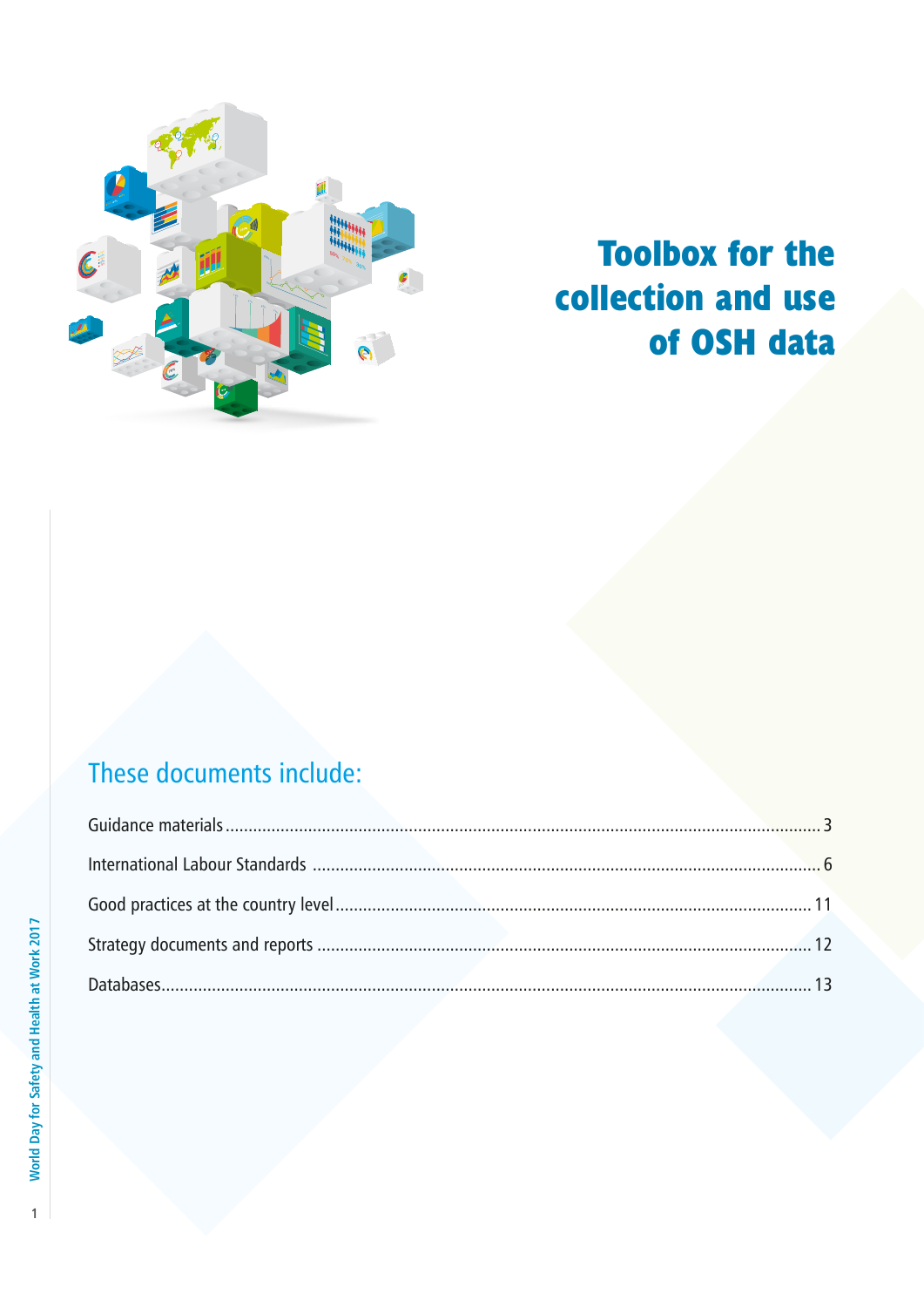# Guidance materials

The materials included in this section provide guidance on a number of areas to be considered for improving national systems of recording and notification, as well as complementary methods for occupational safety and health (OSH) data collection for prevention purposes.

ILO codes of practice and resolutions set out practical guidance for authorities, employers, workers, enterprises and specialized OSH bodies. They provide detailed technical specifications and practical recommendations in a legal terminology. These guidelines feature the basic requirements for the development and improvement of policies and legislation in a number of areas related to data collection and use.

The ILO also develops practical and easy-to-use training guides to help users (government officials, employers, managers, supervisors, workers and their representatives, and all those concerned with OSH) identify key priorities, elaborate coherent and relevant policies and programmes, and establish effective and efficient OSH management systems and workplace interventions.

# **ILO code of practice: Recording and notification of occupational accidents and diseases** (1996)

This code gives practical recommendations for improving the recording and notification of occupational accidents and diseases to develop preventive measures. Topics covered include legal and administrative arrangements, enterprise level recording, the extension of provisions to the self-employed, the compilation of statistics and the investigation of occupational accidents and diseases. Equivalent recommendations are made for commuting accidents, dangerous occurrences and incidents.

# **ILO code of practice: Protection of workers' personal data** (1997)

This code provides guidance on the protection of workers' personal data, including health data with the aim of safeguarding their dignity, protecting their privacy and guaranteeing their fundamental right to determine who may use which data for what purposes and under what conditions. It includes specific recommendations regarding the collection, security, storage, use and communication of such data. Guidance on individual and collective rights of workers and the role of employment agencies is also given.

# **Resolution concerning statistics of occupational injuries (resulting from occupational accidents), adopted by the Sixteenth International Conference of Labour Statisticians** (1998)

This resolution provides for standards of good practice for the collection and presentation of statistics of occupational injuries as guidance for countries wishing to revise their existing statistical systems in this field or establish new ones. Its provisions should not undermine any existing national systems, nor should they lead to duplication of effort. However, they are an international reference that supports harmonization of statistics and indicators at national, regional and international levels to enhance compatibility of data between countries.

# **Technical and ethical guidelines for workers' health surveillance (Occupational Safety and Health Series No. 72)** (1998)

These guidelines focus on the design, establishment, implementation and management of workers' health surveillance schemes, leading to a healthy and safe working environment. They cover practical aspects of organizing workers' health surveillance and the collection, processing and communication of health-related data, as well as the use of such data and the rights, responsibilities and duties of the different parties.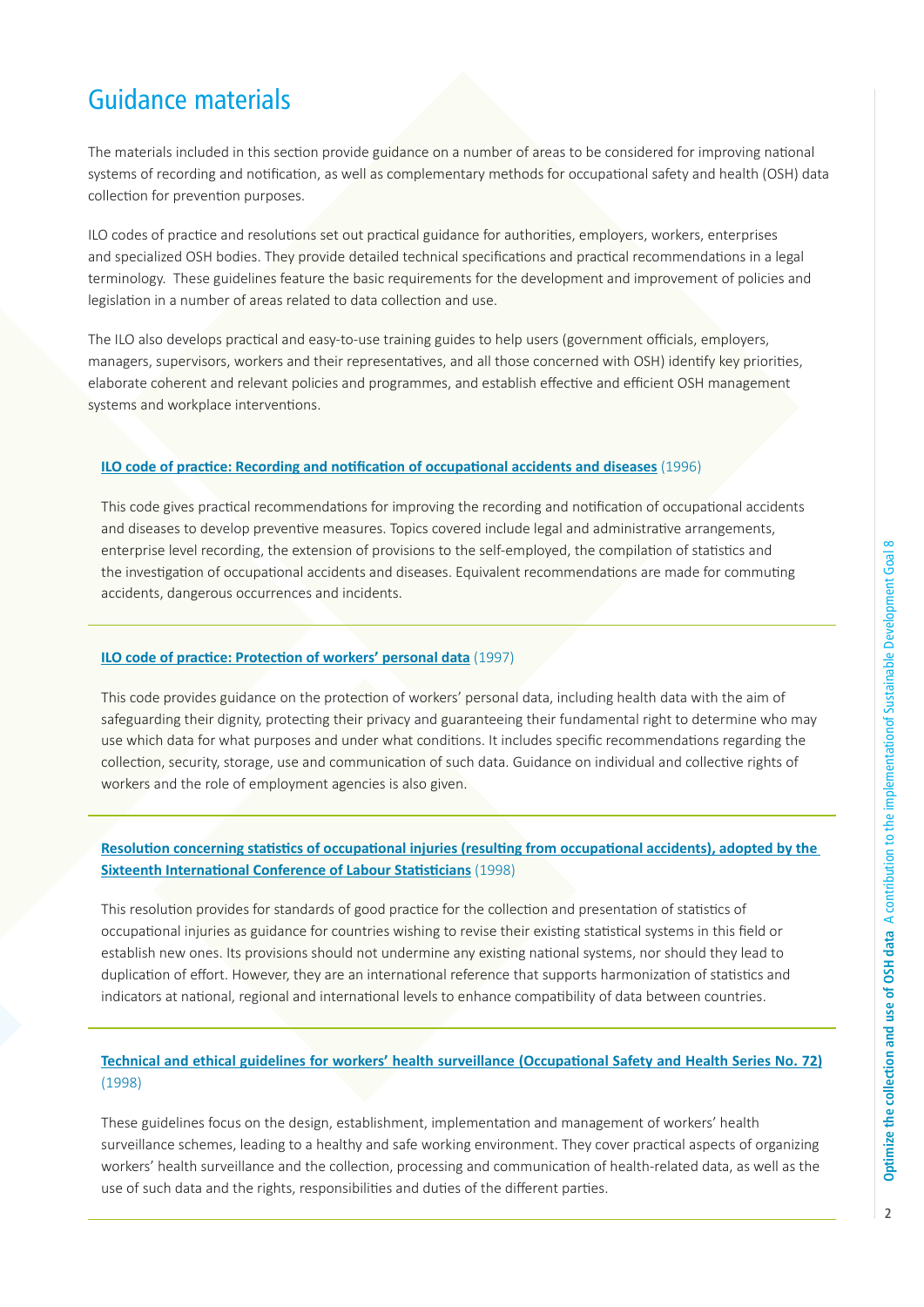#### **Guidelines on occupational safety and health management systems, ILO-OSH 2001**

These guidelines call for coherent policies to protect workers from occupational hazards and risks while improving productivity. They present practical approaches and tools for assisting competent national institutions, employers, workers and their organizations, as well as other partners in establishing, implementing and improving workplace OSH management systems, with the aim of reducing work-related injuries, diseases, incidents and deaths. These guidelines may be applied both at national and organizational levels.

## **Occupational injuries statistics from household surveys and establishment surveys, ILO manual on methods** (2008)

This manual aims at supporting those responsible for compiling data on occupational injuries to use household surveys and establishment surveys to complement traditional means of collecting those data. In-depth explanation of the concepts underlying the statistics, types of data, classification schemes, calculation of indicators and other relevant aspects are included. Model questionnaires and training materials are also provided.

# **List of occupational diseases (revised 2010). Identification and recognition of occupational diseases: Criteria for incorporating diseases in the ILO list of occupational diseases. Geneva, ILO (Occupational Safety and Health Series, No. 74)** (2010)

This publication includes the ILO list of occupational diseases, appended to recommendation No. 194 and updated in 2010, which reflects the latest developments in the identification and recognition of occupational diseases. It aims at assisting countries in the design of national list. The publication also contains preliminary criteria for incorporating occupational diseases in national lists and the reports of the two latest Meetings of Experts which updated the list.

## **Improvement of national reporting, data collection and analysis of occupational accidents and diseases** (2012)

This publication elaborates on the importance and benefits of national reporting of occupational accidents and diseases, how it can be improved and how the data can be evaluated and analysed. It discusses the economic dimension of targeted prevention strategies and the need for reliable data. Practical recommendations on how to establish or improve a recording system are given on the basis of the experience in the German system of statutory accident insurance.

# **Training package on development of a national programme of occupational safety and health** (2012)

This manual is intended to support training activities aimed at promoting the ILO's strategic approach for designing national policies and programmes on OSH. In particular, Module 3 provides guidance on the essential contents of a national OSH profile, potential information sources and the process for collecting information. It also provides guidance on the process of analysing the information collected and the setting of national priorities on OSH.

#### **National system for recording and notification of occupational diseases: Practical guide** (2013)

This guide describes the key components of a national systems for recording and notification of occupational diseases. It provides suggestions for the effective operation of occupational disease data collection systems, as well as practical recommendations on how to establish and improve an occupational injury and illness surveillance system. National occupational disease reporting systems of several countries are briefly described as examples in the annexes to this publication.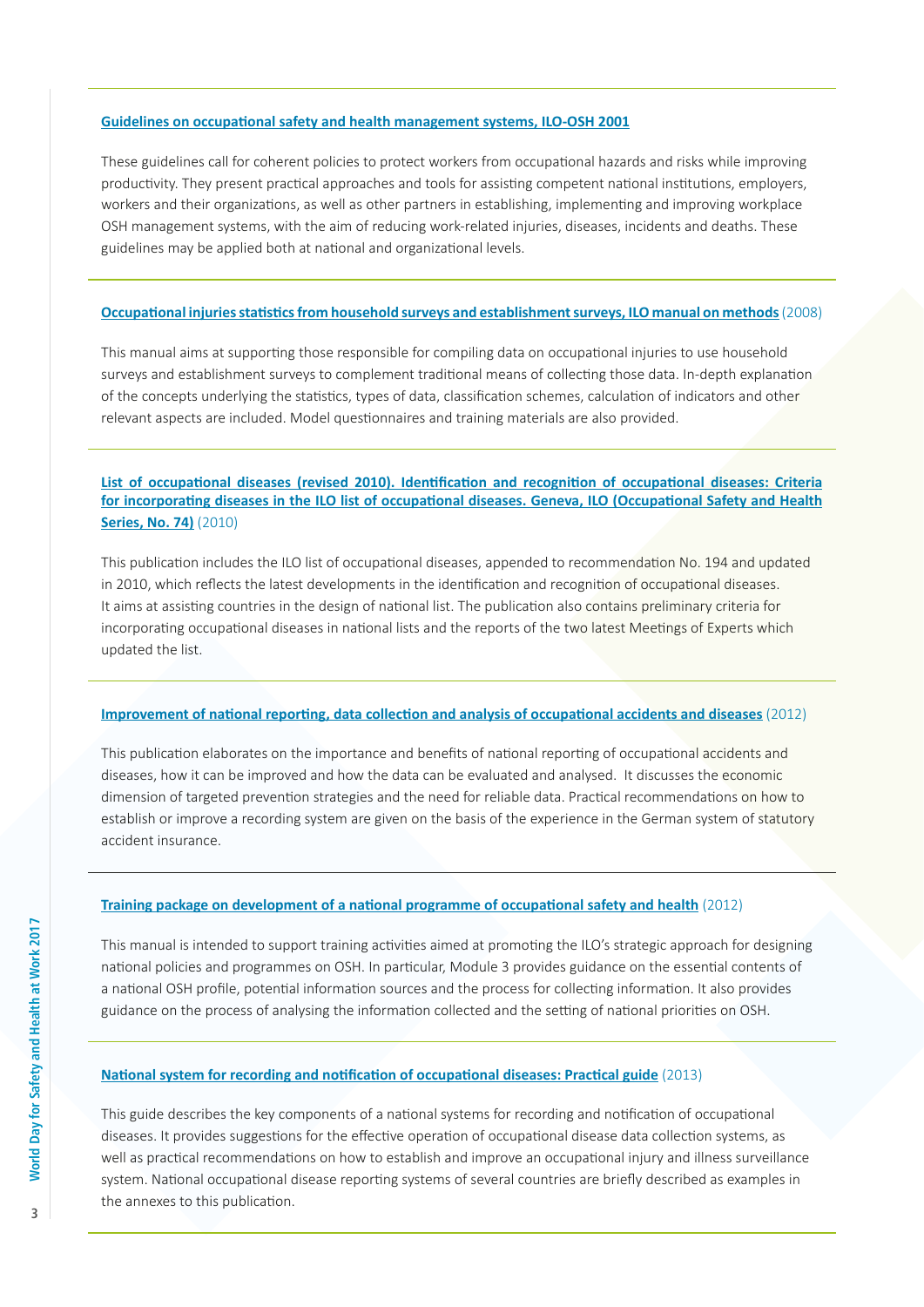#### **Strengthening the role of employment injury schemes to help prevent occupational accidents and diseases** (2013)

The guide gives an overview of the principles behind employment injury schemes, the different types of schemes and their areas (such as coverage, benefits, contributions, administration and oversight) and the preventive programmes and activities, aiming at providing policy recommendations for future action in this area. Targeting a mixed audience of national authorities dealing with OSH, it encourages active collaboration among all stakeholders involved in OSH and employment injury schemes at different stages.

## **Investigation of occupational accidents and diseases** (2015)

This guide is designed to furnish labour inspectors with the necessary skills to conduct effective investigations on occupational accidents and diseases and other undesired events (such as dangerous occurrences and near miss / incidents) that could have led to personal injuries affecting workers or members of the public. The methodology will help inspectors to identify all the immediate and root causes of the event under investigation. This, in turn, will enable inspectors to help employers, enterprises and workers' representatives to identify appropriate prevention and control measures to prevent a recurrence of the actions that led to the event under investigation, thereby improving OSH management.

# **Essentials of Occupational Safety and Health (EOSH) Package** (2016)

This training package covers the essential aspects of OSH and can be used to meet workers', supervisors' and linemanagers' training needs. It consists of 25 training modules which cover the essential notions of OSH including accidents prevention and reporting. The package was developed by the Programme for Employers' Activities in the International Training Centre of the ILO, aiming to provide training to strengthen employers' representatives in areas that are strategic for economic growth, governance, development and poverty alleviation.

# **Guide on the Harmonization of Labour Inspection Statistics** (2016)

This publication presents a methodology for the harmonized use of terms, definitions and procedures for the collection of labour inspection data. It also incorporates several additional recommendations, with the aim of improving the harmonization of labour inspection statistics.

#### **Collection and Use of Labour Inspection Statistics – A short guide** (2017)

This guide is intended to introduce governments, in particular ministries of labour and labour inspectorates to the importance of elaborating labour inspection statistics and the benefits that can be derived from them. The guide presents, in a user-friendly manner, practical advice about labour inspection information and statistics. It details the ways in which they can increase the efficiency of inspectorates, what areas they should cover and how they can be produced, interpreted and presented to stakeholders.

### **Encyclopaedia of Occupational Health and Safety (Chapter 32 - Record Systems and Surveillance)**

The encyclopaedia presents a panoramic view of the basic available information in the field of OSH. It has been designed to provide users with background information on the broad discipline of occupational risks prevention in an understandable manner that, at the same time, can be considered rigorous by professionals in this field. Chapter 32 provides relevant information on recording systems and surveillance, including case studies related to statistics and surveys on occupational accidents and diseases.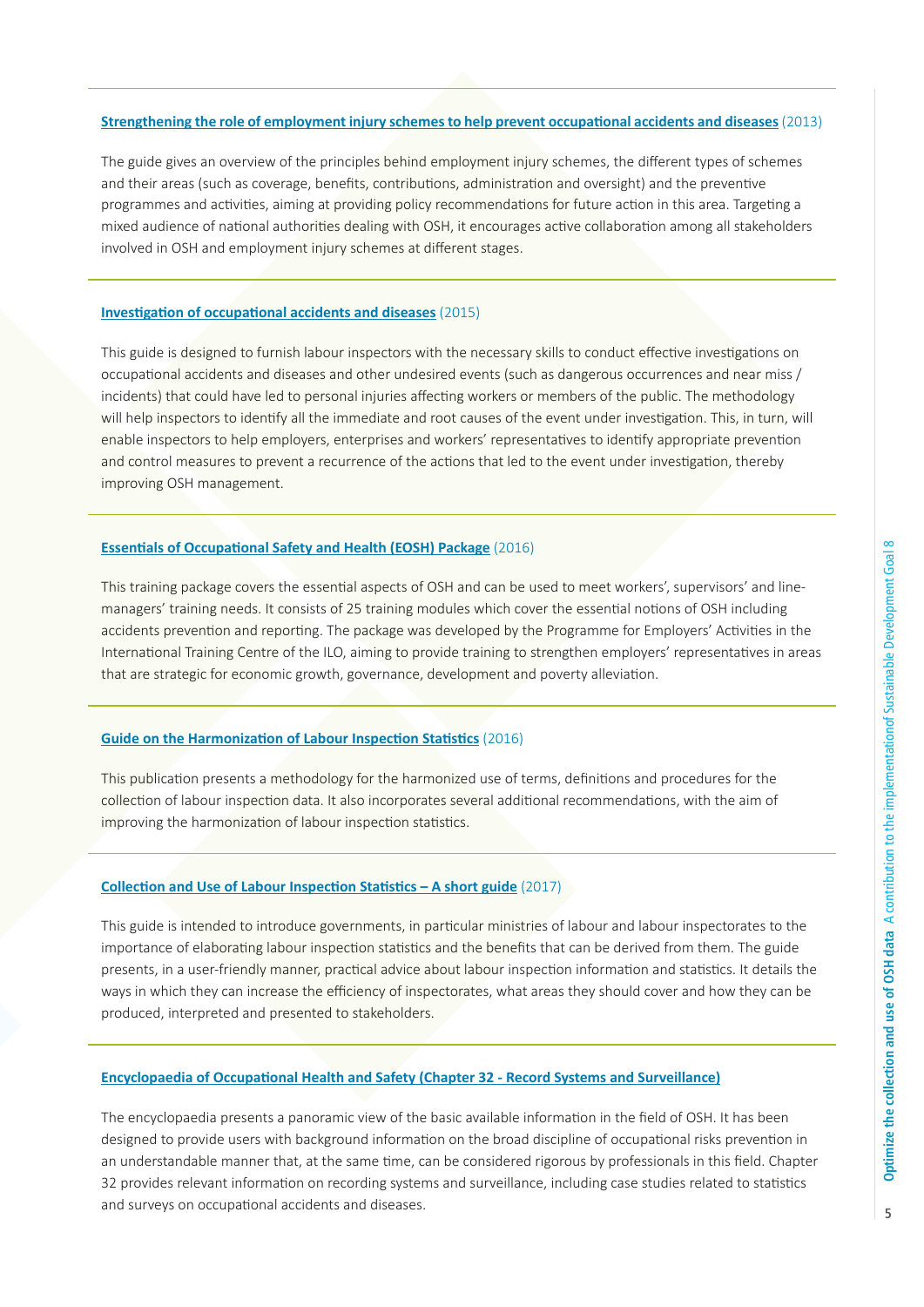# International Labour Standards

International labour standards are legal instruments drawn up by the ILO's International Labour Conference with the involvement of constituents (governments, employers and workers and their representatives) setting out basic principles and rights at work. They are either Conventions, which are legally binding international treaties that may be ratified by member States, laying down the basic principles to be implemented by countries; or Recommendations, which serve as non-binding guidelines and in many cases, accompany and supplement a convention, by providing more detailed guidance on how to apply the Convention's provisions. Recommendations can also be independent, i.e. not linked to any Convention.

# **Occupational safety and health (OSH) in general**

# **Protection of Workers' Health Recommendation, 1953 (No. 97)**

This Recommendation contains guidance on methods for preventing, reducing or eliminating risks to health in the workplace. It also specifies requirements on workers' medical examinations and notification of occupational diseases, including the information that should be contained in the notification.

## **Occupational Safety and Health Convention, 1981 (No. 155)**

This Convention provides for the adoption of a coherent national OSH policy, as well as action to be taken by governments and within enterprises to promote OSH and to improve working conditions. Article 11(c) of the Convention requires the establishment and application of procedures for the notification of occupational accidents and diseases and the production of annual statistics on occupational accidents and diseases.

#### **Occupational Safety and Health Recommendation, 1981 (No. 164)**

This Recommendation provides for specific actions to be taken at national and enterprise level to implement the Convention No. 155. Paragraph 15(2) of the Recommendation guides employers to keep records relevant to OSH and the working environment as requested by the competent authority, including all notifiable occupational accidents and diseases and data concerning exposure to specified substances and agents.

# **Protocol of 2002 to the Occupational Safety and Health Convention, 1981 (No. 155)**

This Protocol complements the Convention No. 155 without modifying it and incorporates additional provisions for the establishment and periodic review of requirements and procedures for the recording and notification of occupational accidents and diseases and for the publication of related annual statistics.

## **Occupational Health Service Convention, 1985 (No. 161)**

This Convention provides for the establishment of enterprise level occupational health services which are entrusted with essentially preventive functions and responsible for advising the employer, workers and their representatives in the enterprise on maintaining a safe and healthy working environment.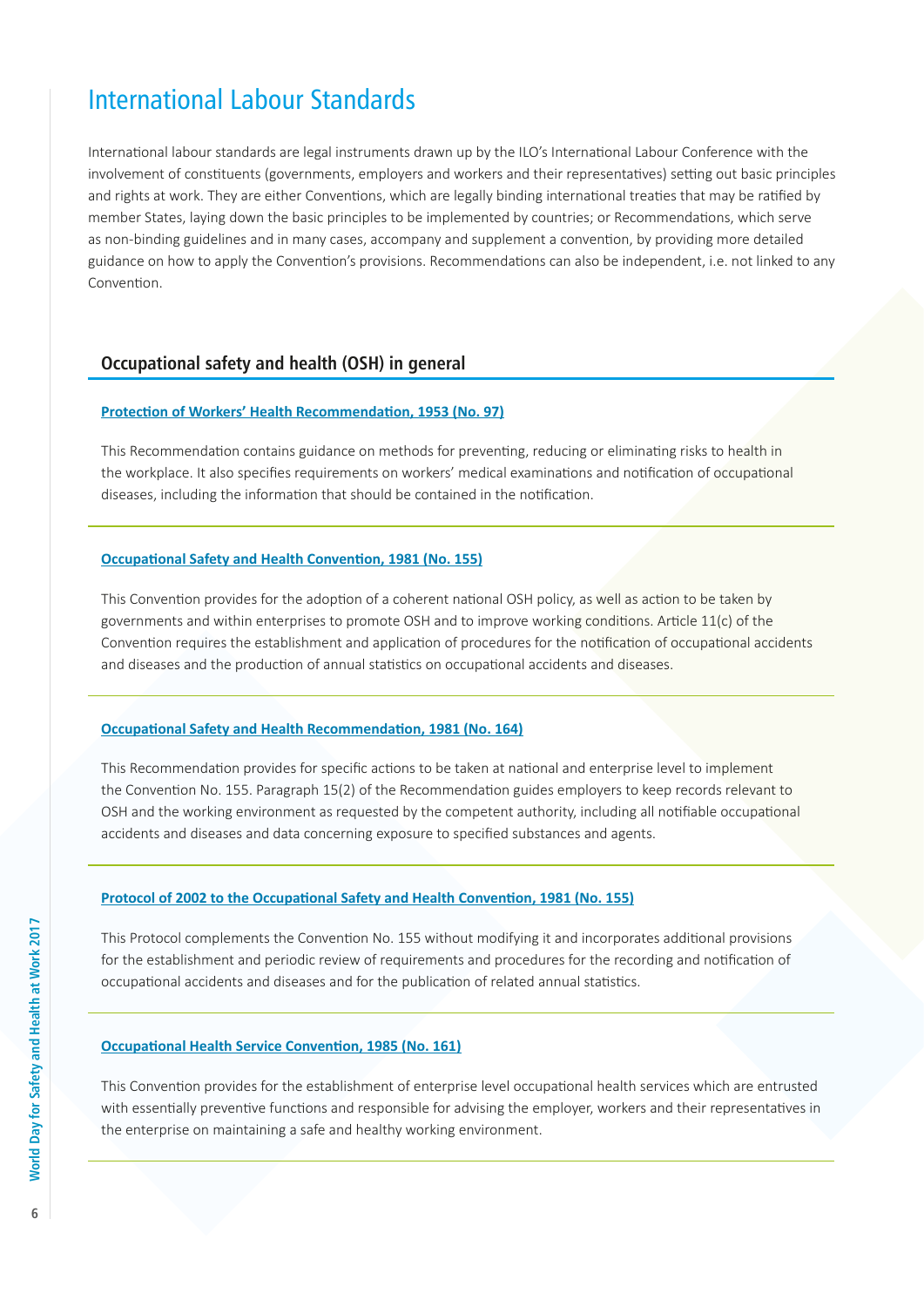# **Occupational Health Service Recommendation, 1985 (No. 171)**

This Recommendation contains detailed provisions on the functions to be carried out by occupational health services, including surveillance of workers' health in relation to work and the collection and use of OSH data for preventive purposes.

### **Prevention of Major Industrial Accidents Convention, 1993 (No. 174)**

This Convention provides for a systematic and comprehensive model framework for the protection of workers, the public, and the environment against major industrial accidents. The standard provides for the systematic identification and control of hazards and risks in major hazard installations; defines the duties of competent authorities and employers, and the rights and responsibilities of workers in the case of a major accident.

#### **Promotional Framework for Occupational Safety and Health Convention, 2006 (No.187)**

This Convention is designed to provide for coherent and systematic approach on OSH at national level, by means of establishing and implementing coherent national policies through dialogue between government, workers' and employers' organizations; and promoting a national preventive safety and health culture. It refers to the structure, the system and the different stakeholders' roles and responsibilities in this area. It complements the other two core conventions (No.155 and No 161) and promotes, for the first time, the application of relevant conventions on OSH. According to Article 4 (3) of the Convention, the national system shall include, where appropriate, a mechanism for the collection and analysis of data on occupational injuries and diseases, taking into account relevant ILO instruments.

#### **Promotional Framework for Occupational Safety and Health Recommendation, 2006 (No. 197)**

This Recommendation provides further guidance for the development and implementation of the national system for OSH, the national policy and the national programme. It also describes the information to be included in the compilation of a national profile on OSH. These profiles should serve as a baseline to assess performance in improving the national system.

#### **List of Occupational Diseases Recommendation, 2002 (No. 194)**

The list attached to this Recommendation can be used by countries as a model for designing, improving or harmonizing their national list of occupational diseases. The Recommendation provides an innovative and simplified procedure for updating the list on a regular basis according to technical and scientific development. As stated in Paragraph 6 of the Recommendation, each member State should furnish annually to the ILO comprehensive statistics on occupational accidents and diseases and, as appropriate, dangerous occurrences and commuting accidents.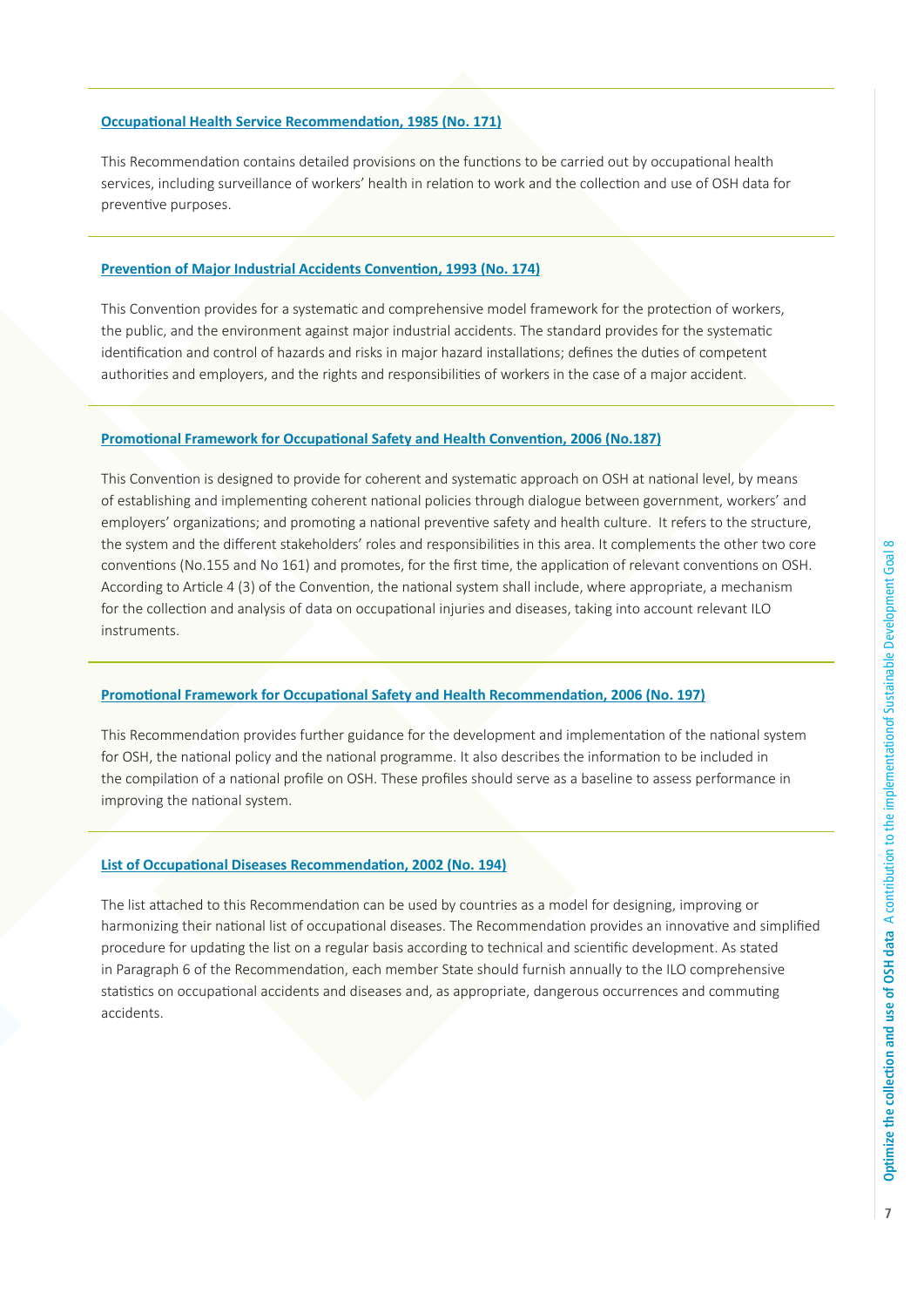# **Occupational Safety and Health in specific branches of activity or specific hazards**

# **Occupational Safety and Health (Dock Work) Convention, 1979 (No. 152)**

This Convention requires ratifying member States to take measures with a view to providing and maintaining workplaces, equipment and methods of work that are safe and without risk of injury to health. In particular, Article 36 of the Convention describes the requirements concerning medical examinations and investigations, as well as their recording.

# **Asbestos Convention, 1986 (No. 162)**

This Convention enumerates various detailed measures, which are based essentially on the prevention and control of health hazards due to occupational exposure to asbestos, and the protection of workers against these hazards. Article 20 and 21 of the Convention deals with the surveillance of the working environment and workers' health, including the requirement for the competent authority to develop a system of notification of occupational diseases caused by asbestos.

# **Safety and Health in Construction Convention, 1988 (No. 167)**

This Convention provides for detailed technical preventive and protective measures for the specific requirements of the construction sector. These measures relate to safety of workplaces, machines and equipment, work at heights and work executed in compressed air, among others. Article 34 of the Convention deals with the reporting of occupational accidents and diseases.

# **Safety and Health in Mines Convention, 1995 (No. 176)**

This Convention regulates the various aspects of safety and health for work in mines, including inspection, special working devices, and special protective equipment of workers. It also prescribes requirements relating to mine rescue. According to Article 5(2) of the Convention, national laws and regulations shall provide for the procedures for reporting and investigating fatal and serious accidents, dangerous occurrences and mine disasters. In addition, Article 13 provides for the right of workers to report accidents, dangerous occurrences and hazards to the employer and to the competent authority.

# **Safety and Health in Agriculture Convention, 2001 (No. 184)**

This Convention has the objective of preventing accidents and injury to health arising out of, linked with, or occurring in the course of agricultural work. To this end, the Convention includes measures relating to machinery safety and ergonomics, handling and transport of materials, sound management of chemicals, animal handling, protection against biological risks, and welfare and accommodation facilities.

# **Safety and Health in Agriculture Recommendation, 2001 (No. 192)**

This Recommendation complements the Convention No. 184. According to Paragraph 3(2) of the Recommendation, the competent authority designated to implement the national policy should, after consulting the representative organizations of employers and workers concerned, establish procedures for the recording and notification of occupational accidents and diseases in agriculture, including for the compilation of statistics.

8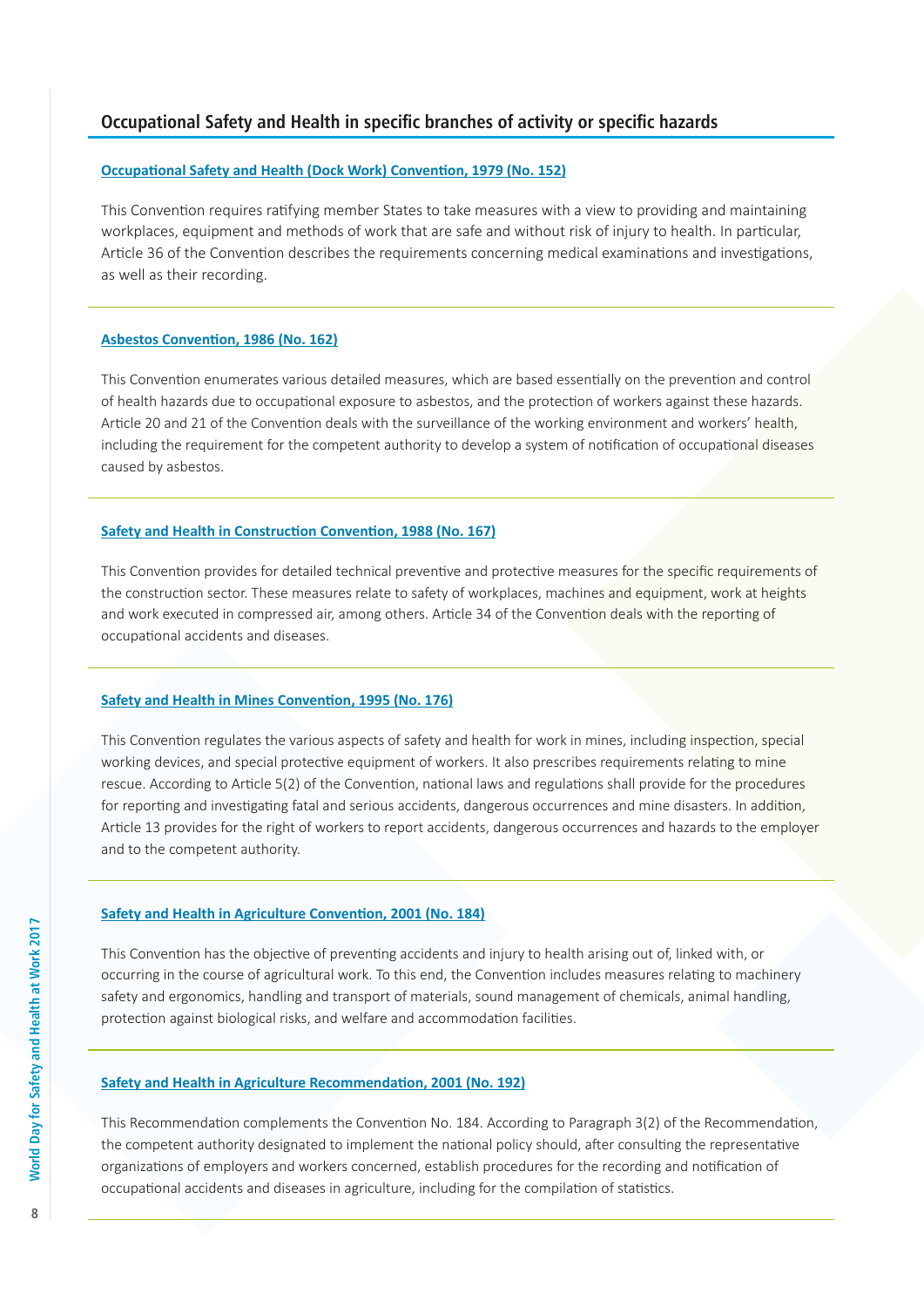# **Labour Inspection**

#### **Labour Inspection Convention, 1947 (No. 81)**

This Convention requires ratifying member States to maintain a system of labour inspection for workplaces in industry and commerce; member States can exclude mining and transport. It sets out a series of principles concerning the legislation covered by labour inspection; functions and organization of the inspection system; recruitment criteria; status, terms and conditions of service of labour inspectors; and their powers and obligations. The labour inspectorate has to publish and communicate to the ILO an annual report indicating the general functioning of its services on a number of issues, including statistics on occupational accidents and diseases.

# **Labour Inspection Recommendation, 1947 (No. 81)**

This Recommendation contains further provisions for collaboration between inspectors, employers, workers and their representatives in the field of OSH. Paragraph 9 of the Recommendation defines the information that the published annual reports of inspection services should supply, including statistics of occupational accidents and diseases.

# **Labour Inspection (Agriculture) Convention, 1969 (No. 129)**

This Convention, similar in content to Convention No. 81, has a sectorial approach and requires ratifying states to establish and maintain a system of labour inspection in agriculture. Labour inspection coverage may also be extended to tenants who do not engage outside help, sharecroppers and similar categories of agricultural workers; persons participating in a collective economic enterprise, such as members of a cooperative; or members of the family of the operator of the agricultural undertaking, as defined by national laws or regulations. According to Article 19 of the Convention, the labour inspectorate in agriculture should be notified of occupational accidents and cases of occupational disease occurring in the agricultural sector. Inspectors should also be associated with any inquiry on the spot into the causes of the most serious occupational accidents or occupational diseases, particularly of those which affect a number of workers or have fatal consequences.

# **Social protection**

# **Social Security (Minimum Standards) Convention, 1952 (No. 102)**

This Convention lays down the key standards on social security and its benefits, as well as the conditions under which they are granted. It covers the nine principal branches of social security, namely medical care, sickness, unemployment, old age, employment injury, family, maternity, invalidity and survivors' benefits. With regard to the employment injury benefit, the Convention defines the contingencies covered and medical care to be provided.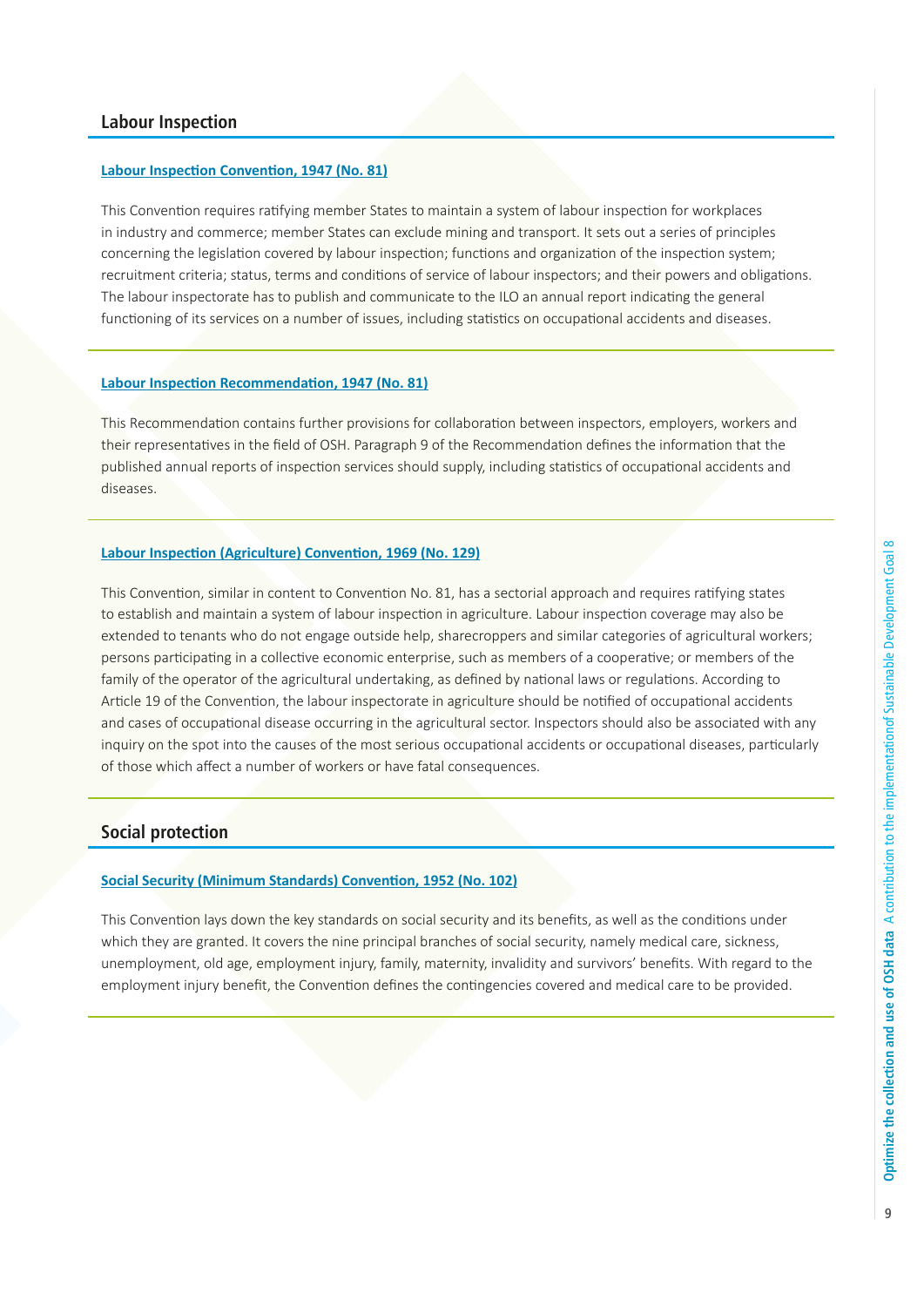# **Employment Injury Benefits Convention, 1964 [Schedule I amended in 1980] (No. 121)**

This Convention establishes the fundamental principles of compensation for damages sustained from occupational accidents and diseases, as well as commuting accidents. Article 7 of the Convention requires member States to provide a definition of "industrial accident", including the conditions under which a commuting accident is considered to be an industrial accident, while Article 8 provides for different option for the definition of occupational diseases. Schedule I to Convention No. 121 identifies, on the one hand, categories of occupational diseases and, on the other hand, the types of work involving exposure to the risk. This Schedule was updated in 1980.

#### **Employment Injury Benefits Recommendation, 1964 (No. 121)**

This Recommendation indicates the cases in which accidents should be considered by national legislation as industrial accidents, as well as the conditions under which the occupational origin of the disease should be presumed.

# **Statistics**

# **Labour Statistics Convention, 1985 (No. 160)**

This Convention sets out provisions encompassing all areas of basic labour statistics. Each member State which have ratified this Convention is required to regularly collect, compile, publish, and communicate to the ILO, as soon as practicable, basic labour statistics which are to be progressively extended to cover all the areas including occupational injuries and, as far as possible, occupational diseases.

# **Labour Statistics Recommendation, 1985 (No. 170)**

This Recommendation contains guidance on the classification of statistics in the various fields, including occupational injuries and diseases. It also calls for all member States to progressively develop the appropriate national statistical infrastructure for the purpose of collecting and compiling labour statistics.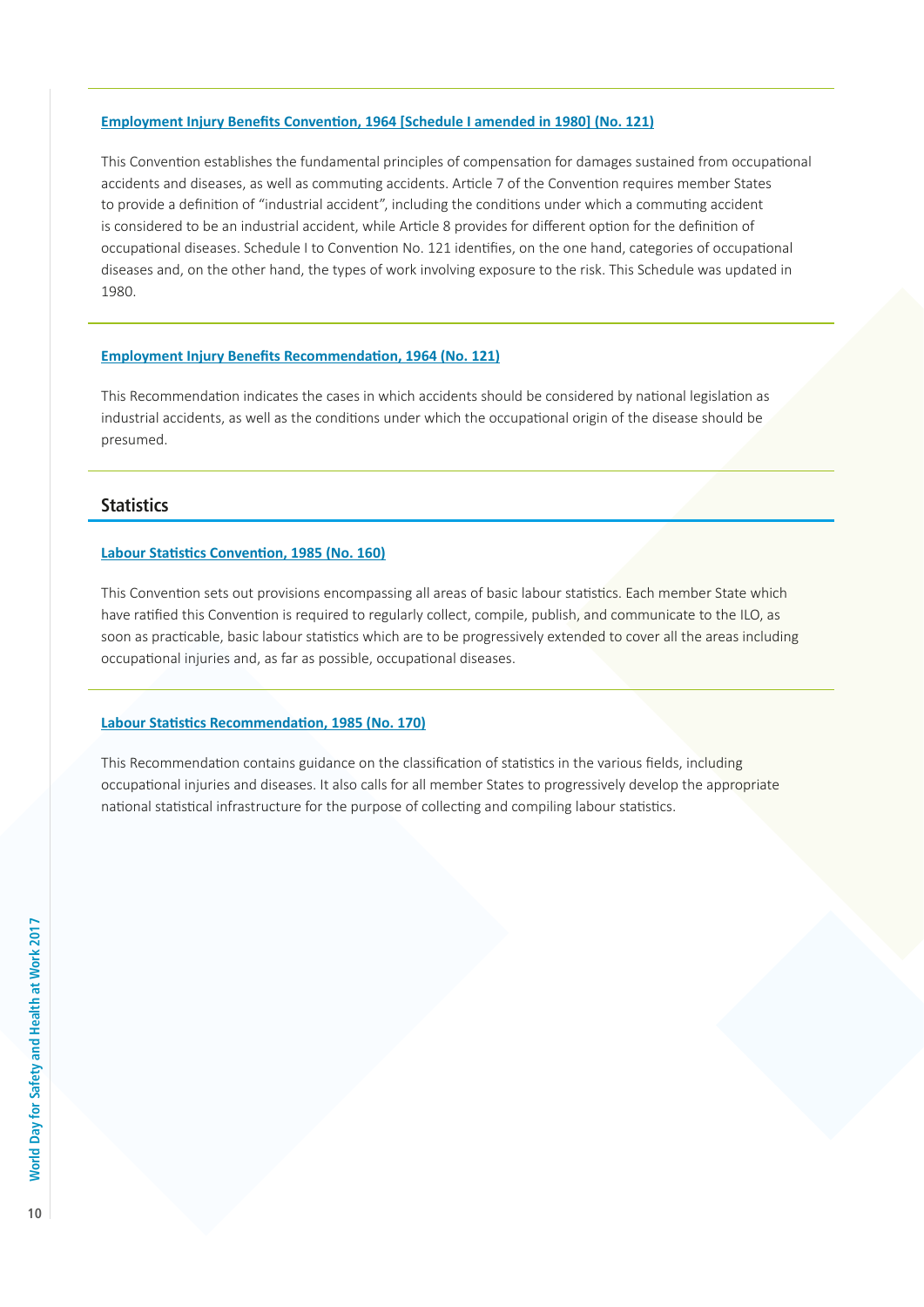# Good practices at the country level

This set of publications provide guidance and information based on good practices and lessons learned at national level.

The ILO General Survey, mainly based on reports received from member States and social partners, examines the impact of certain conventions and recommendations and the difficulties indicated by governments as impeding their application, with the view of identifying means of overcoming these obstacles. The three national studies (from Malawi, Moldova and Zambia) were carried out under the ILO project "Improving safety and health at work through a Decent Work Agenda" funded by the European Commission. One of the main outputs of the projects, was a methodology to more accurately determine occupational accidents and diseases in the target countries. The case study of Malaysia was presented in the occasion of the World Day for Safety and Health at Work in 2013 which focused on the prevention of occupational diseases.

# **General Survey concerning the Occupational Safety and Health Convention, 1981 (No. 155), the Occupational Safety and Health Recommendation, 1981 (No. 164), and the Protocol of 2002 to the Occupational Safety and Health Convention, 1981** (2009)

This survey, reported by the International Labour Office to the International Labour Conference in 2009, aimed at contributing to a better understanding and fuller application of the provisions of three central ILO instruments in the area of OSH: the Occupational Safety and Health Convention, 1981 (No. 155); the Occupational Safety and Health Recommendation, 1981 (No. 164); and the Protocol of 2002 to Convention No. 155. The ILO was requested by the Conference to support member States and enable them to have a more effective impact in the conventions' application at the enterprise level. Chapter III ("Recording and notification and the 2002 Protocol") describes the situation and the performance of national recording and notification systems in member States.

# **National study on the system for recording and notification of occupational accidents and diseases in the Republic of Moldova** (2013)

This study, based on relevant ILO standards, explores the basic practices and procedures applied at both national and enterprise levels. It provides information to promote the application of a coherent and harmonised system for collection, recording and notification of reliable data on the topic, and related statistics in the workplace, at both national and international levels.

# **National study on recording and notification of occupational accidents and diseases in Zambia** (2013)

This study describes the coverage, legislation and gaps of the national system on recording and notification of occupational accidents and diseases in Zambia. Based on the analysis and evaluation of the current recording and notification system, the report also sheds light into the enhanced system through updated legislation, relevant institutions roles and close collaboration of stakeholders.

#### **Recording and notification of occupational accidents and diseases in Malawi 2012** (2013)

This study explores the existing systems for recording and notification of occupational accidents and diseases in Malawi. Based on the view and suggestion of the social partners (Government, Employers and Workers), the study suggests practical solutions to promote the application of a coherent and harmonised system for collection, recording and notification of reliable data on occupational accidents, diseases and related statistics at the enterprise and national levels.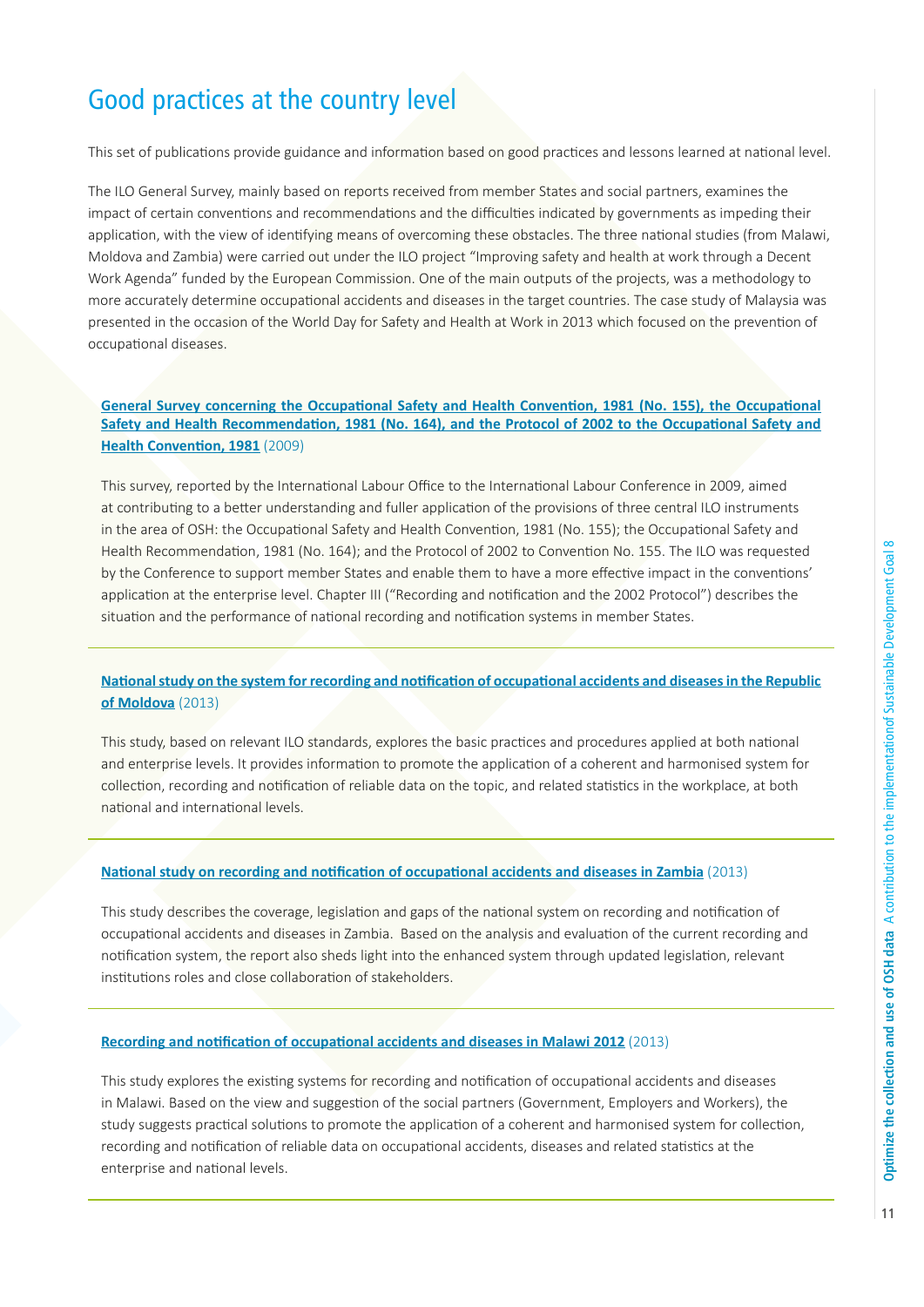# **Case Study - Malaysia: National System for the Recognition of Occupational Diseases** (2013)

This case study describes the progress of Malaysia in the improvement of its system for the identification, recording and compensation of occupational diseases. It gives an example on the importance of collecting accurate data on occupational diseases and identifying their causes in order to establish appropriate preventive and control measures.

# **Country profiles on occupational safety and health**

These country profiles offer an overview and information of national system on OSH in ILO member States including recording and notification of occupational accidents and diseases, through national policies, legislation and regulatory framework, and national programmes.

# Strategy documents and reports

The ILO strategy documents aim at assisting member States in the development and implementation of policies, strategies and programmes for the prevention and control of occupational accidents and diseases.

The set of ILO technical reports reveal the social and economic impact of occupational accidents and diseases and examine the best approaches to tackle this global burden.

# **Global Strategy on Occupational Safety and Health: Conclusions adopted by the International Labour Conference at its 91st Session** (2003)

The Global Strategy confirms the role of ILO instruments as a central pillar for the promotion of occupational safety and health and calls for integrated action that better relates ILO standards with other means of action (such as advocacy, awareness raising, knowledge development, management, information dissemination and technical cooperation) in order to maximize impact. It pinpoints the need for tripartite national commitment and national action in fostering a preventive approach and a safety culture which are key to achieving lasting improvements in safety and health at work.

## **ILO Governing Body 317th Session, Prevention of occupational diseases** (2013)

This policy paper examines the scale and dynamic nature of occupational diseases and the challenges associated with their prevention. In particular, Section II focuses on national data collection system for occupational diseases, including challenges and different channels for data collection. Drawing on experiences at the national and international levels, this paper puts forward a proposed ILO strategy for strengthening action in the prevention of occupational diseases for the approval of the Governing Body and further action.

# **ILO introductory report: Global trends and challenges on occupational safety and health, Report, XIX World Congress on Safety and Health at Work, Istanbul** (2011)

This report concerns some of the achievements and challenges since the adoption of the Seoul Declaration on Safety and Health at Work in 2008. Global and regional estimates have been prepared for this report, as for those of previous World Congresses using a methodology developed over the last decade. Comparisons with estimates from previous years are also included.